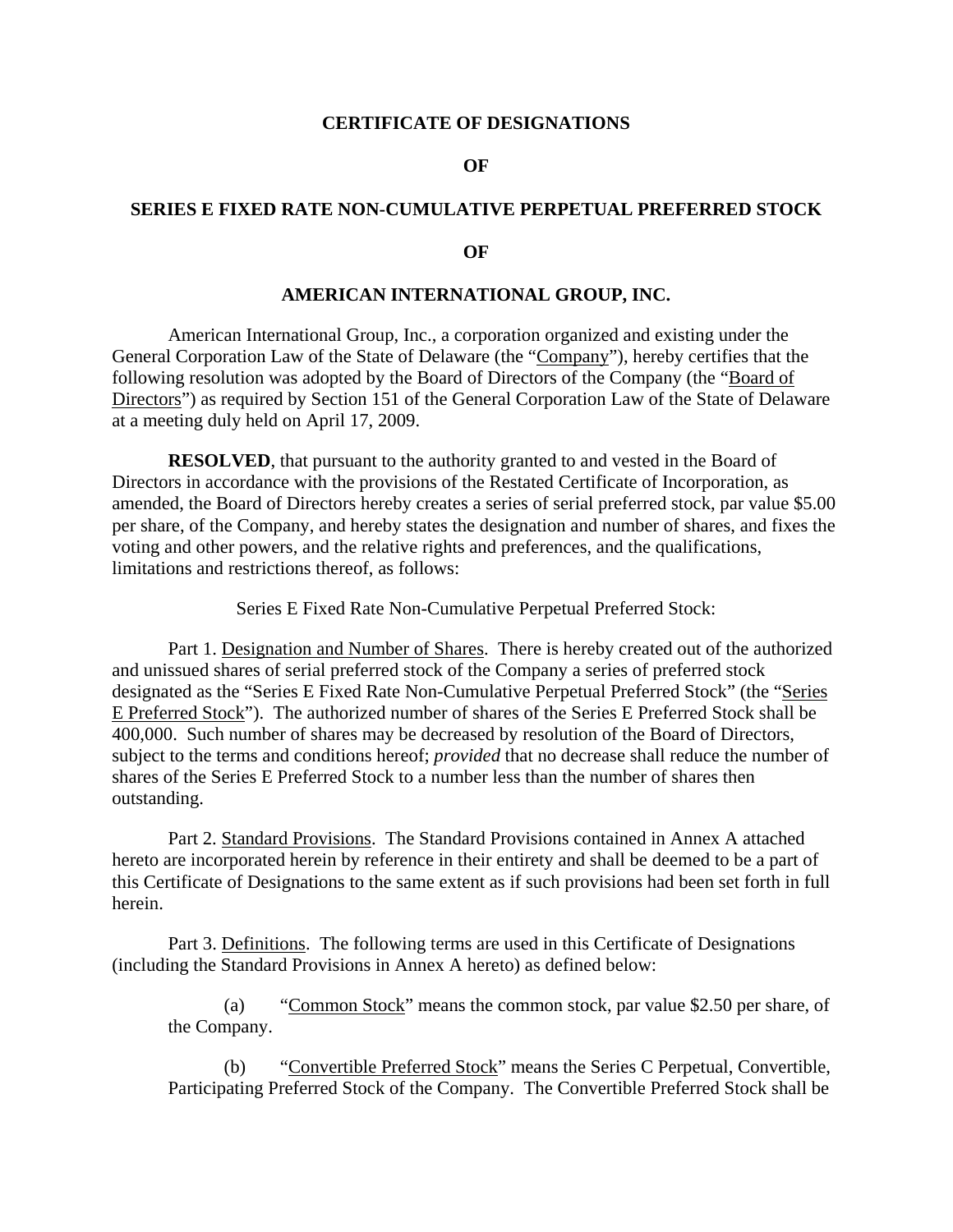Parity Stock; *provided* that the Convertible Preferred Stock shall be Junior Stock following the effectiveness of an amendment to the Charter to allow the Series E Preferred Stock and any other series of preferred stock of the Company subsequently issued to the United States Department of the Treasury to rank senior to the Convertible Preferred Stock as to dividend rights and/or rights upon the liquidation, dissolution and winding up of the Company (the "Amendment").

(c) "Dividend Payment Date" means February 1, May 1, August 1 and November 1 of each year.

(d) "Junior Stock" means the Common Stock, the Convertible Preferred Stock (following the Amendment) and any class or series of stock of the Company (i) initially issued to any person other than the United States Department of the Treasury or (ii) initially issued to the United States Department of the Treasury and the terms of which expressly provide that it ranks junior to the Series E Preferred Stock as to dividend rights and/or as to rights on liquidation, dissolution or winding up of the Company.

(e) "Liquidation Amount" means \$104,011.44 per share of the Series E Preferred Stock.

(f) "Parity Stock" means the Convertible Preferred Stock (before the Amendment) and any class or series of stock of the Company (other than the Series E Preferred Stock) the terms of which do not expressly provide that such class or series will rank senior or junior to the Series E Preferred Stock as to dividend rights and/or as to rights on liquidation, dissolution or winding up of the Company (in each case without regard to whether dividends accrue cumulatively or non-cumulatively).

(g) "Signing Date" means April 17, 2009.

Part 4. Certain Voting Matters. Whether the vote or consent of the holders of a plurality, majority or other portion of the shares of the Series E Preferred Stock and any Voting Parity Stock has been cast or given on any matter on which the holders of shares of the Series E Preferred Stock and any Voting Parity Stock are entitled to vote or consent together as a class shall be determined by the Company by reference to the specified liquidation amount of the shares of the Series E Preferred Stock voted or with respect to which a consent has been received as if the Company were liquidated on the record date for such vote or consent, if any, or, in the absence of a record date, on the date for such vote or consent. For purposes of determining the voting rights of the holders of the Series E Preferred Stock under Section 7 of the Standard Provisions forming part of this Certificate of Designations, each holder will be entitled to one vote for each \$10,000 of liquidation preference to which such holder's shares are entitled.

*[Remainder of Page Intentionally Left Blank]*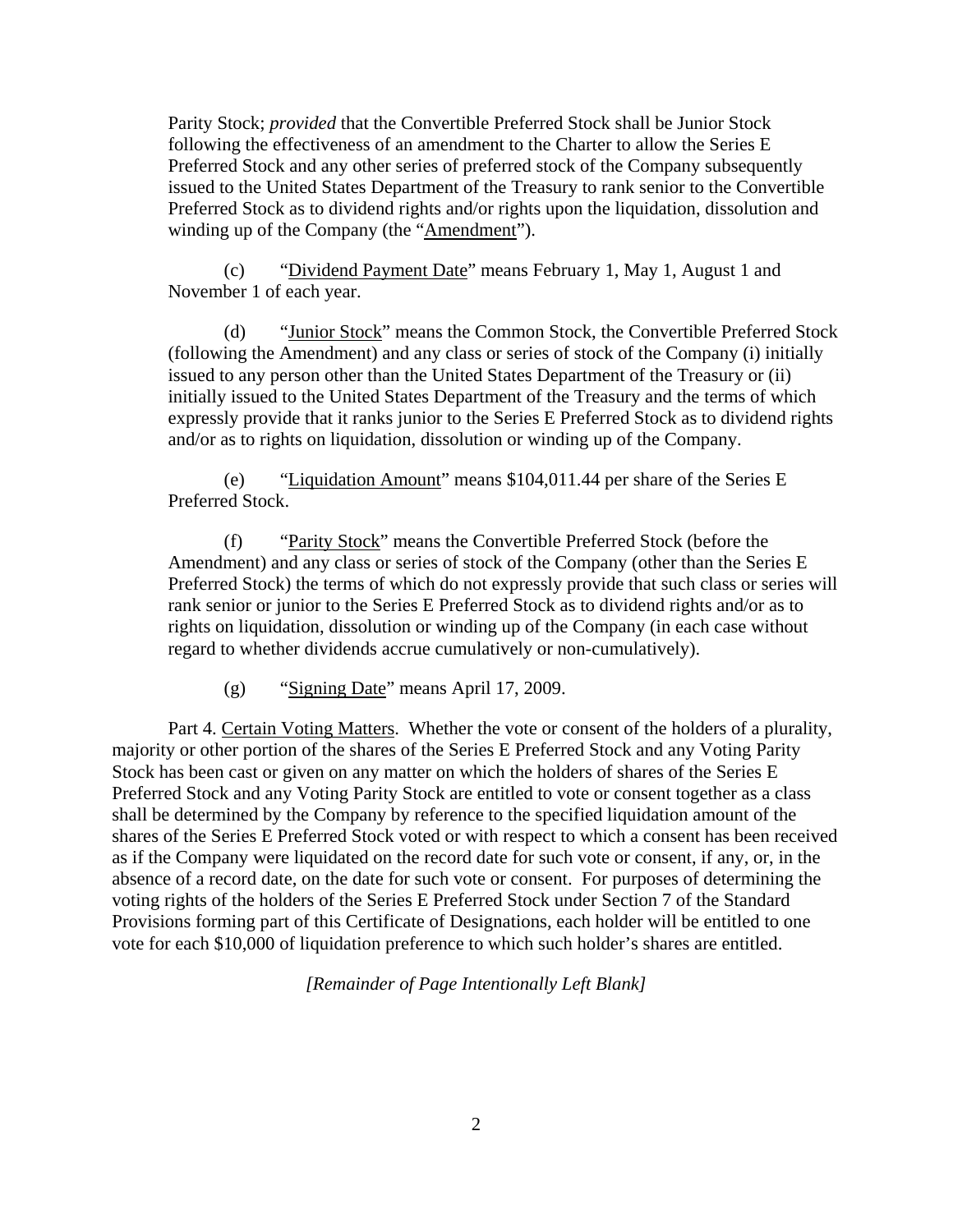IN WITNESS WHEREOF, the Company has caused this Certificate of Designations to be signed on its behalf by its Vice Chairman and attested by its Secretary this  $17<sup>th</sup>$ day of April, 2009.

# AMERICAN INTERNATIONAL GROUP, INC.

By: /s/ Anastasia D. Kelly Name: Anastasia D. Kelly Title: Vice Chairman

ATTEST:

/s/ Kathleen E. Shannon Name: Kathleen E. Shannon Title: Secretary

*[Signature Page to Series E]*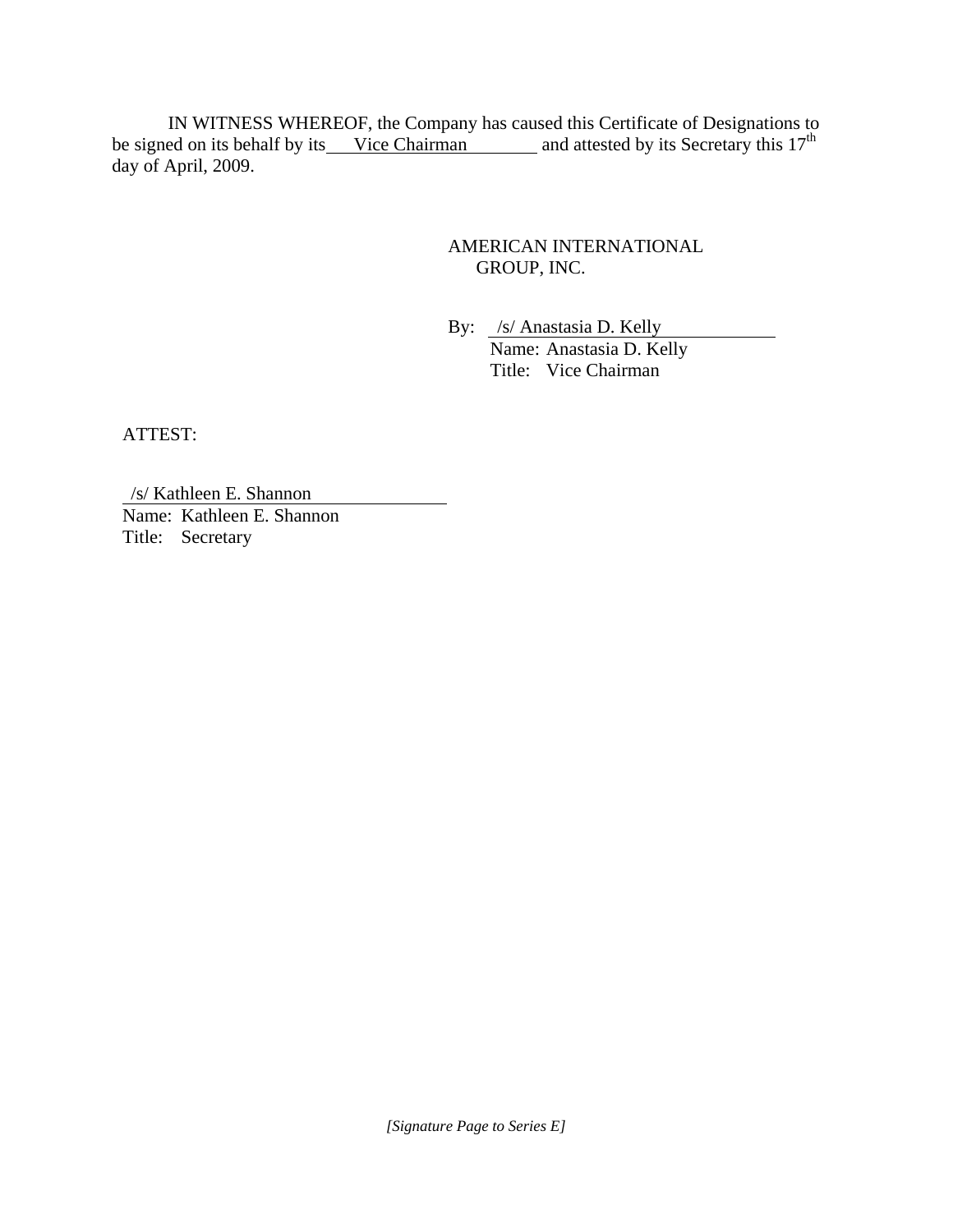### **STANDARD PROVISIONS**

Section 1*.* General Matters*.* Each share of the Series E Preferred Stock shall be identical in all respects to every other share of the Series E Preferred Stock. The Series E Preferred Stock shall be perpetual, subject to the provisions of Section 5 of these Standard Provisions that form a part of the Certificate of Designations. The Series E Preferred Stock (a) shall rank senior to the Junior Stock in respect of the right to receive dividends and the right to receive payments out of the assets of the Company upon voluntary or involuntary liquidation, dissolution or winding up of the Company and (b) shall be of equal rank with Parity Stock as to the right to receive dividends and the right to receive payments out of the assets of the Company upon voluntary or involuntary liquidation, dissolution or winding up of the Company.

Section 2. Standard Definitions. As used herein with respect to the Series E Preferred Stock:

(a) "Applicable Dividend Rate" means 10% per annum.

(b) "Business Combination" means a merger, consolidation, statutory share exchange or similar transaction that requires the approval of the Company's stockholders.

(c) "Business Day" means any day except Saturday, Sunday and any day on which banking institutions in the State of New York generally are authorized or required by law or other governmental actions to close.

(d) "Bylaws" means the bylaws of the Company, as they may be amended from time to time.

(e) "Certificate of Designations" means the Certificate of Designations or comparable instrument relating to the Series E Preferred Stock, of which these Standard Provisions form a part, as it may be amended from time to time.

(f) "Charter" means the Company's Restated Certificate of Incorporation, as amended.

(g) "Dividend Period" has the meaning set forth in [Section 3\(a\).](#page-4-0)

(h) "Dividend Record Date" has the meaning set forth in [Section 3\(a\).](#page-4-0)

(i) "Original Issue Date" means the date on which shares of the Series E Preferred Stock are first issued.

(j) "Preferred Director" has the meaning set forth in [Section 7\(b\)](#page-10-0).

(k) "Preferred Stock" means any and all series of serial preferred stock of the Company, including the Series E Preferred Stock.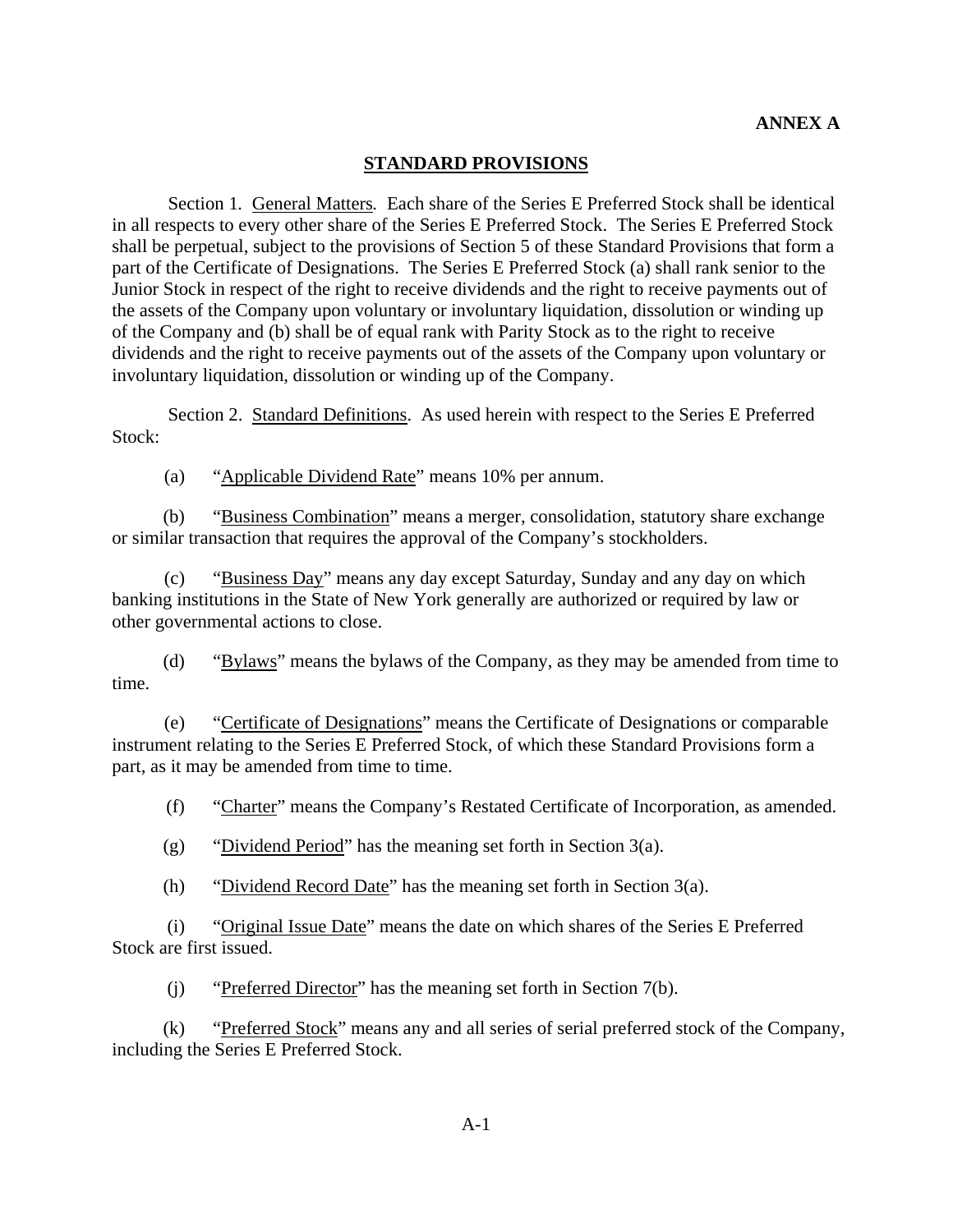(l) "Series D Preferred Stock" means the Series D Fixed Rate Cumulative Perpetual Preferred Stock of the Company.

(m) "Share Dilution Amount" has the meaning set forth in [Section 3\(b\)](#page-6-0).

(n) "Standard Provisions" mean these Standard Provisions that form a part of the Certificate of Designations relating to the Series E Preferred Stock.

(o) "Transfer Agent" has the meaning set forth in [Section 13](#page-13-0).

(p) "Trust" means the AIG Credit Facility Trust.

(q) "UST" means the United States Department of the Treasury.

(r) "Voting Parity Stock" means, with regard to any matter as to which the holders of the Series E Preferred Stock are entitled to vote as specified in Sections [7\(a\)](#page-9-0) and [7\(b\)](#page-10-0) of these Standard Provisions that form a part of the Certificate of Designations, any and all series of Parity Stock upon which like voting rights have been conferred and are exercisable with respect to such matter.

## Section 3*.* Dividends*.*

<span id="page-4-1"></span><span id="page-4-0"></span>(a) Rate. Holders of the Series E Preferred Stock shall be entitled to receive, on each share of the Series E Preferred Stock if, as and when declared by the Board of Directors or any duly authorized committee of the Board of Directors, but only out of assets legally available therefor, non-cumulative cash dividends with respect to each Dividend Period (as defined below) at a rate per annum equal to the Applicable Dividend Rate on the Liquidation Amount per share of the Series E Preferred Stock. Such dividends shall be payable quarterly in arrears, but only if, as and when declared by the Board of Directors or any duly authorized committee of the Board of Directors, on each Dividend Payment Date, commencing with the first such Dividend Payment Date to occur at least 20 calendar days after the Original Issue Date. In the event that any Dividend Payment Date would otherwise fall on a day that is not a Business Day, the dividend payment due on that date will be postponed to the next day that is a Business Day and no additional dividends shall be payable nor shall interest accrue on the amount payable as a result of that postponement. The period from and including any Dividend Payment Date to, but excluding, the next Dividend Payment Date is a "Dividend Period"; *provided* that the initial Dividend Period shall be the period from and including the Original Issue Date to, but excluding, the next Dividend Payment Date.

Dividends that are payable on Series E Preferred Stock in respect of any Dividend Period shall be computed on the basis of a 360-day year consisting of twelve 30-day months. The amount of dividends payable on Series E Preferred Stock on any date prior to the end of a Dividend Period, and for the initial Dividend Period, shall be computed on the basis of a 360-day year consisting of twelve 30-day months, and actual days elapsed over a 30-day month.

Dividends that are payable on Series E Preferred Stock on any Dividend Payment Date will be payable to holders of record of the Series E Preferred Stock as they appear on the stock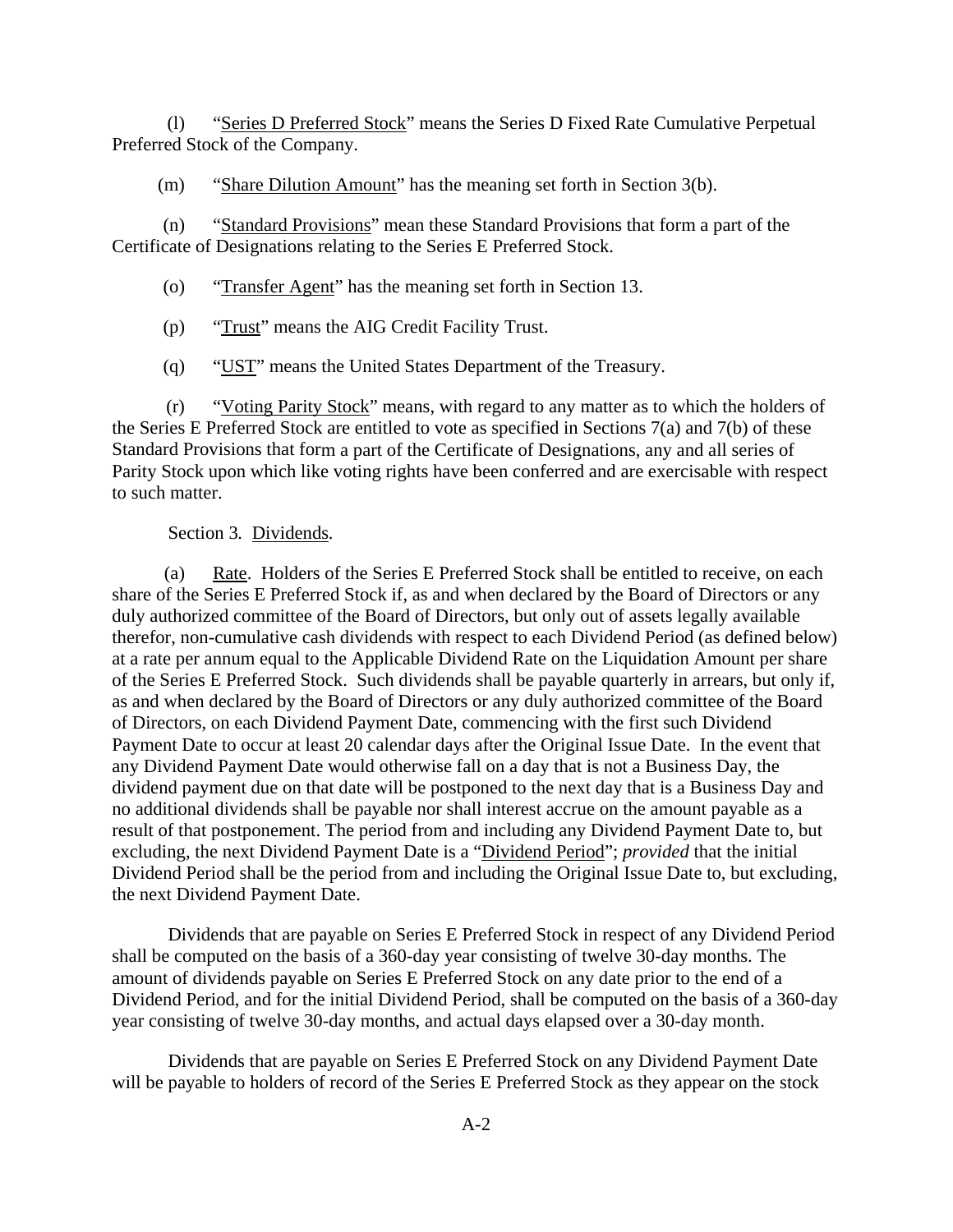register of the Company on the applicable record date, which shall be the 15th calendar day immediately preceding such Dividend Payment Date or such other record date fixed by the Board of Directors or any duly authorized committee of the Board of Directors that is not more than 60 nor less than 10 days prior to such Dividend Payment Date (each, a "Dividend Record Date"). Any such day that is a Dividend Record Date shall be a Dividend Record Date whether or not such day is a Business Day.

Dividends on the Series E Preferred Stock shall not be cumulative. Holders of Series E Preferred Stock shall not be entitled to receive any dividends not declared by the Board of Directors or any duly authorized committee of the Board of Directors, and no interest, or sum of money in lieu of interest, shall be payable in respect of any dividend not so declared. If the Board of Directors does not declare a dividend on the Series E Preferred Stock to be payable in respect of any Dividend Period before the related Dividend Payment Date, such dividend will not accrue and the Company will have no obligation to pay a dividend for that Dividend Period on the Dividend Payment Date or at any future time, whether or not dividends on the Series E Preferred Stock are declared for any future Dividend Period. Holders of the Series E Preferred Stock shall not be entitled to any dividends, whether payable in cash, securities or other property, other than dividends (if any) declared and payable on the Series E Preferred Stock as specified in this [Section 3](#page-4-1) (subject to the other provisions of the Certificate of Designations).

(b) Priority of Dividends. So long as any share of the Series E Preferred Stock remains outstanding, no dividend or distribution shall be declared or paid on the Common Stock or any other shares of Junior Stock (other than dividends payable solely in shares of Common Stock) or Parity Stock, subject to the immediately following paragraph in the case of Parity Stock, and no Common Stock, Junior Stock or Parity Stock shall be, directly or indirectly, purchased, redeemed or otherwise acquired for consideration by the Company or any of its subsidiaries unless dividends for the latest completed Dividend Period on all outstanding shares of the Series E Preferred Stock have been or are contemporaneously declared and paid in full (or have been declared and a sum sufficient for the payment thereof has been set aside for the benefit of the holders of shares of the Series E Preferred Stock on the applicable record date). The foregoing limitation shall not apply to (i) a dividend payable on any Junior Stock in shares of any other Junior Stock, or to the acquisition of shares of any Junior Stock in exchange for, or through application of the proceeds of the sale of, shares of any other Junior Stock; (ii) redemptions, purchases or other acquisitions of shares of Common Stock or other Junior Stock in connection with the administration of any employee benefit plan in the ordinary course of business (including purchases to offset the Share Dilution Amount (as defined below) pursuant to a publicly announced repurchase plan) and consistent with past practice; *provided* that any purchases to offset the Share Dilution Amount shall in no event exceed the Share Dilution Amount; (iii) any dividends or distributions of rights or Junior Stock in connection with a stockholders' rights plan or any redemption or repurchase of rights pursuant to any stockholders' rights plan; (iv) the acquisition by the Company or any of its subsidiaries of record ownership in Junior Stock or Parity Stock for the beneficial ownership of any other persons (other than the Company or any of its subsidiaries), including as trustees or custodians; (v) the conversion of the Convertible Preferred Stock into Common Stock; (vi) the exchange or conversion of Junior Stock (other than the Convertible Preferred Stock) for or into other Junior Stock or of Parity Stock for or into other Parity Stock (with the same or lesser aggregate liquidation amount) or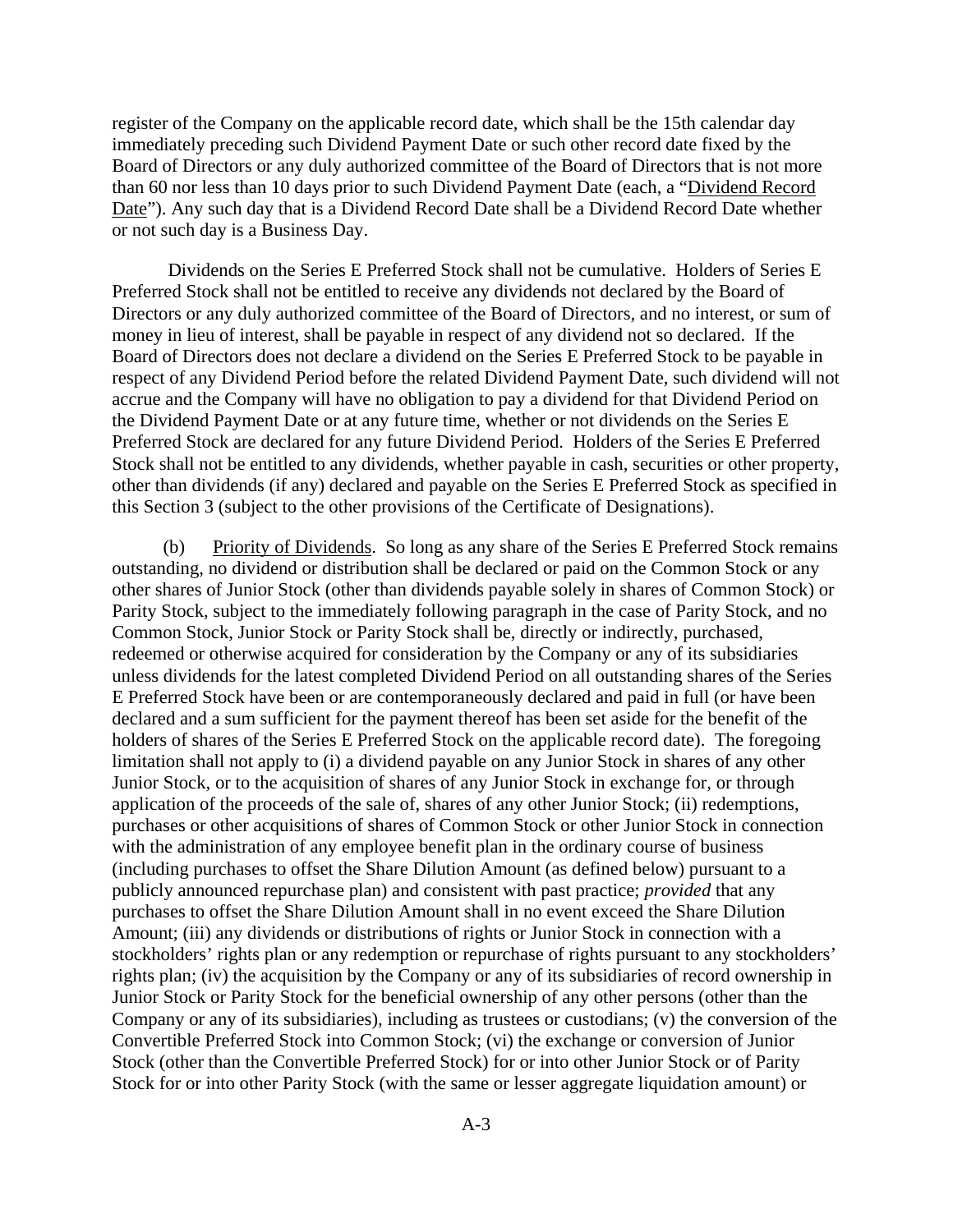Junior Stock, in each case, solely to the extent required pursuant to binding contractual agreements entered into prior to the Signing Date or any subsequent agreement for the accelerated exercise, settlement or exchange thereof for Common Stock; and (vii) any purchase, redemption or other acquisition with the written consent of the UST. "Share Dilution Amount" means the increase in the number of diluted shares outstanding (determined in accordance with generally accepted accounting principles in the United States, and as measured from the date of the Company's consolidated financial statements most recently filed with the Securities and Exchange Commission prior to the Original Issue Date) resulting from the grant, vesting or exercise of equity-based compensation to employees and equitably adjusted for any stock split, stock dividend, reverse stock split, reclassification or similar transaction.

<span id="page-6-0"></span>When dividends are not paid (or declared and a sum sufficient for payment thereof set aside for the benefit of the holders thereof on the applicable record date) on any Dividend Payment Date (or, in the case of Parity Stock having dividend payment dates different from the Dividend Payment Dates, on a dividend payment date falling within a Dividend Period related to such Dividend Payment Date) in full on shares of the Series E Preferred Stock and any shares of Parity Stock, all dividends declared on the Series E Preferred Stock and all such Parity Stock and payable on such Dividend Payment Date (or, in the case of Parity Stock having dividend payment dates different from the Dividend Payment Dates, on a dividend payment date falling within the Dividend Period related to such Dividend Payment Date) shall be declared *pro rata* so that the respective amounts of such dividends declared shall bear the same ratio to each other as all declared but unpaid dividends per share on the shares of the Series E Preferred Stock and all Parity Stock payable on such Dividend Payment Date (or, in the case of Parity Stock having dividend payment dates different from the Dividend Payment Dates, on a dividend payment date falling within the Dividend Period related to such Dividend Payment Date) (subject to their having been declared by the Board of Directors or a duly authorized committee of the Board of Directors out of legally available funds and including, in the case of Parity Stock that bears cumulative dividends, all accrued but unpaid dividends) bear to each other. If the Board of Directors or a duly authorized committee of the Board of Directors determines not to pay any dividend or a full dividend on a Dividend Payment Date, the Company will provide written notice to the holders of the Series E Preferred Stock prior to such Dividend Payment Date.

Subject to the foregoing, and not otherwise, such dividends (payable in cash, securities or other property) as may be determined by the Board of Directors or any duly authorized committee of the Board of Directors may be declared and paid on any securities, including Common Stock and other Junior Stock, from time to time out of any funds legally available for such payment, and holders of the Series E Preferred Stock shall not be entitled to participate in any such dividends.

Section 4*.* Liquidation, Dissolution or Winding Up*.* In the event of any voluntary or involuntary liquidation, dissolution or winding up of the affairs of the Company, then, before any distribution or payment shall be made to the holders of Junior Stock, the holders of the Series E Preferred Stock and any shares of Preferred Stock ranking on a parity therewith as to liquidation shall be entitled to be paid in full the respective amounts of the liquidation preferences thereof, which in the case of the Series E Preferred Stock shall be \$104,011.44 per share, plus an amount equal to all dividends, if any, that have been declared but not paid prior to such distribution or payment date (but without any accumulation in respect of dividends that have not been declared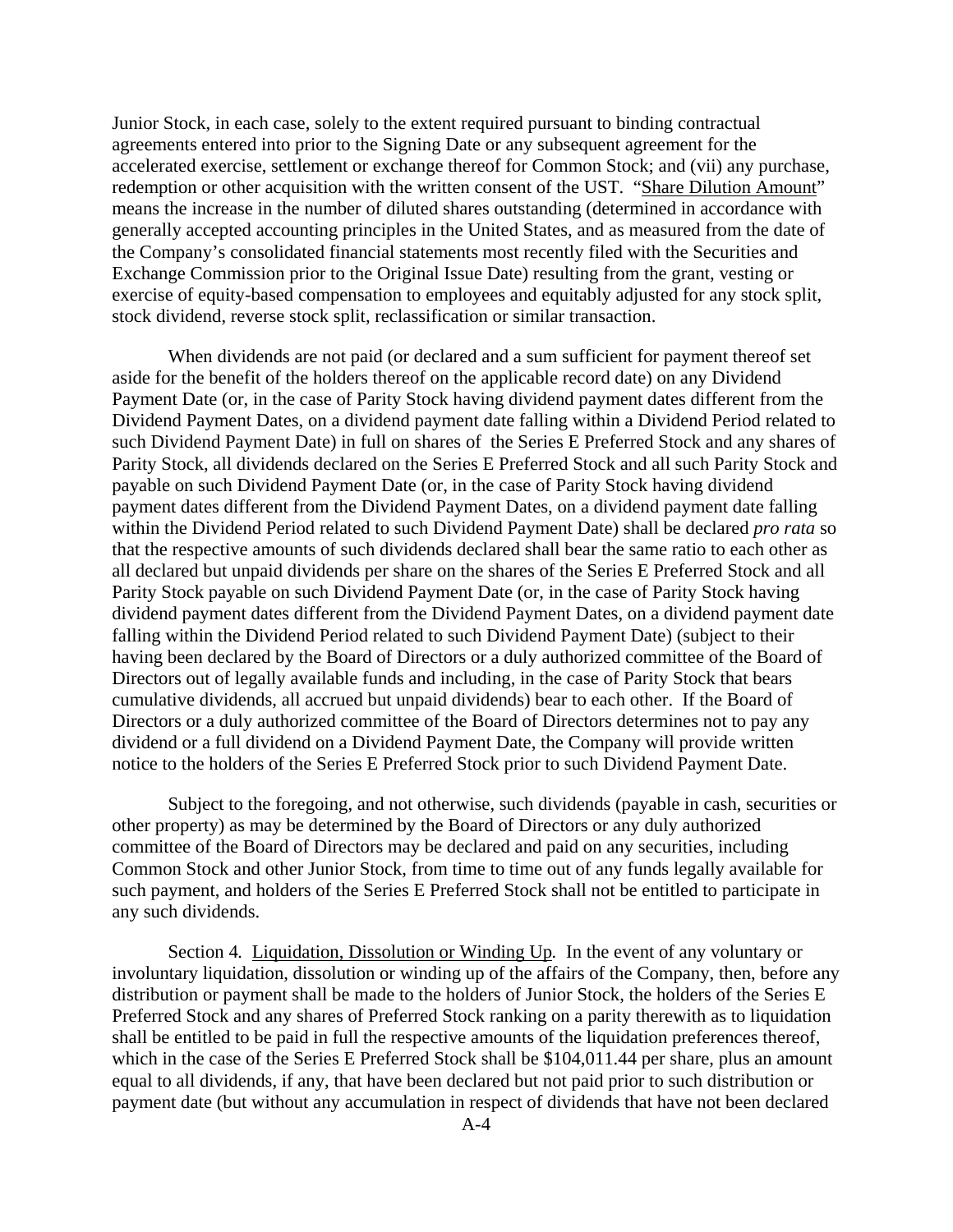prior to such distribution or payment date). If such payment shall have been made in full to the holders of the Series E Preferred Stock and any series of Preferred Stock ranking on a parity therewith as to liquidation, the remaining assets and funds of the Company shall be distributed among the holders of Junior Stock, according to their respective rights and preferences and in each case according to their respective shares. If, upon any liquidation, dissolution or winding up of the affairs of the Company, the amounts so payable are not paid in full to the holders of all outstanding shares of the Series E Preferred Stock and any series of Preferred Stock ranking on a parity therewith as to liquidation, the holders of the Series E Preferred Stock and any series of Preferred Stock ranking on a parity therewith as to liquidation shall share ratably in any distribution of assets in proportion to the full amounts to which they would otherwise be respectively entitled. Neither the consolidation or merger of the Company, nor the sale, lease or conveyance of all or a part of its assets, shall be deemed a liquidation, dissolution or winding up of the affairs of the Company within the meaning of the foregoing provisions of this [Section 4](#page-7-0).

### Section 5*.* Redemption*.*

<span id="page-7-2"></span><span id="page-7-1"></span>(a) Optional Redemption. Except as provided in this [Section 5\(a\)](#page-7-1), the Series E Preferred Stock shall not be redeemable. At any time that (i) the Trust (or any successor entity established for the sole benefit of the United States Treasury) "beneficially owns" less than 30% of the aggregate voting power of the Company's voting securities and (ii) no holder of the Series E Preferred Stock controls the Company, the Company may redeem, in whole or in part, at any time and from time to time, out of funds legally available therefor, the shares of the Series E Preferred Stock at the time outstanding, upon notice given as provided in [Section 5\(c\)](#page-8-0) below, the Series E Preferred Stock in whole or in part at a redemption price per share equal to 100% of its Liquidation Amount, plus, for purposes of the redemption price only and except as set forth in the last sentence of the next paragraph, an amount equal to all declared but unpaid dividends for the then current Dividend Period to such redemption date (regardless of whether any dividends are actually declared for that Dividend Period). "Control" for purposes of this Section 5(a) means the power to direct the management and policies of the Company, directly or indirectly, whether through the ownership of voting securities, by contract, by the power to control the Board of Directors or otherwise. "Beneficially owns" for purposes of this [Section 5\(a\)](#page-7-1) is defined in Rule 13d-3 under the Securities Exchange Act of 1934, as amended to the Signing Date. For the avoidance of doubt, while there is Board of Directors control (or the potential to gain Board of Directors control as a result of existing contractual rights) by any holder of the Series E Preferred Stock, the Company may not redeem any of the Series E Preferred Stock.

<span id="page-7-0"></span>The redemption price for any shares of the Series E Preferred Stock shall be payable on the redemption date to the holder of such shares against surrender of the certificate(s) evidencing such shares to the Company or its agent. Any declared but unpaid dividends payable on a redemption date that occurs subsequent to the Dividend Record Date for a Dividend Period shall not be paid to the holder entitled to receive the redemption price on the redemption date, but rather shall be paid to the holder of record of the redeemed shares on such Dividend Record Date relating to the Dividend Payment Date as provided in [Section 3](#page-4-1) above.

(b) No Sinking Fund. The Series E Preferred Stock will not be subject to any mandatory redemption, sinking fund or other similar provisions. Holders of the Series E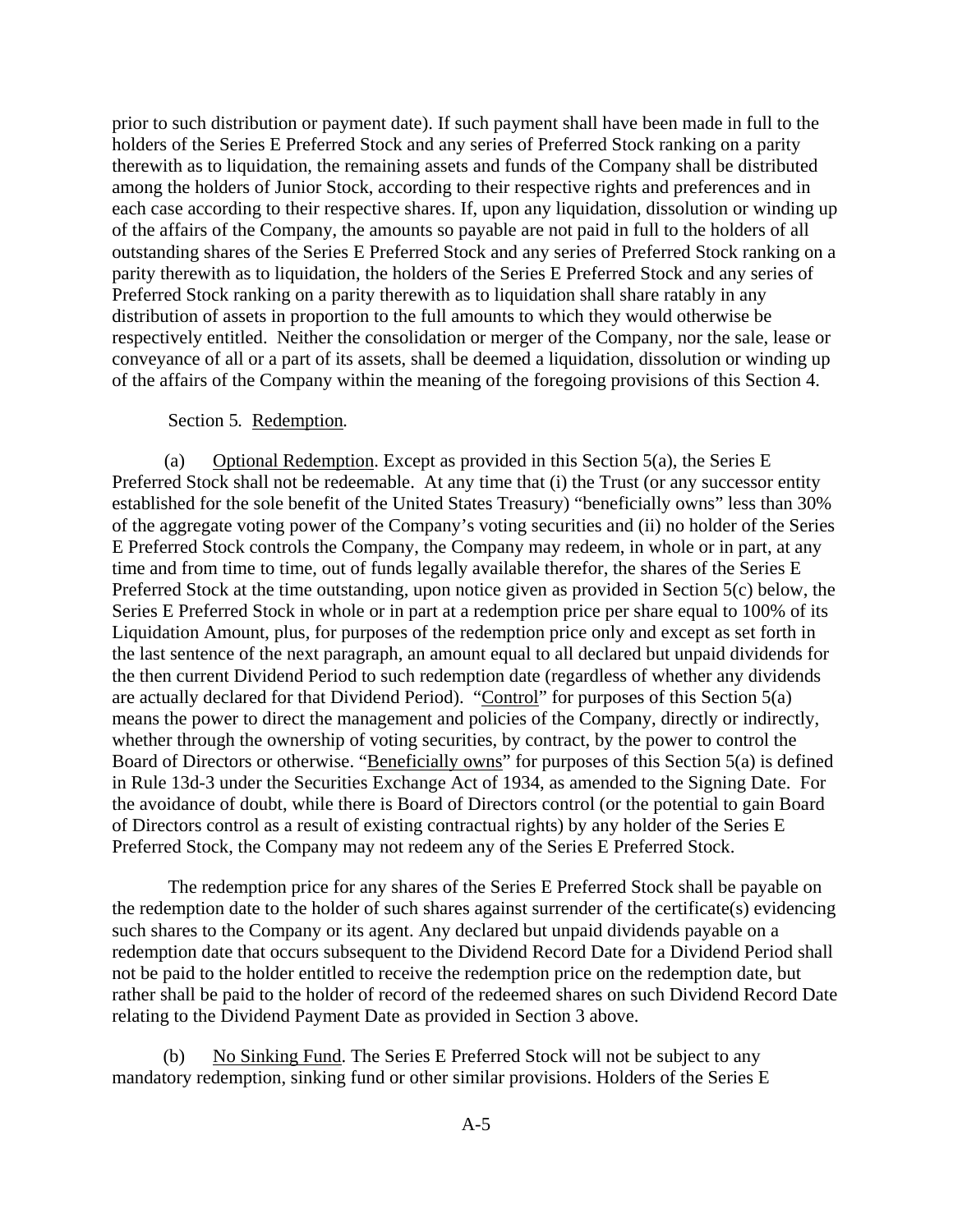Preferred Stock will have no right to require redemption or repurchase of any shares of the Series E Preferred Stock.

<span id="page-8-0"></span>(c) Notice of Redemption. Notice of every redemption of shares of the Series E Preferred Stock shall be given by first class mail, postage prepaid, addressed to the holders of record of the shares to be redeemed at their respective last addresses appearing on the books of the Company. Such mailing shall be at least 30 days and not more than 60 days before the date fixed for redemption. Any notice mailed as provided in this subsection (c) shall be conclusively presumed to have been duly given, whether or not the holder receives such notice, but failure duly to give such notice by mail, or any defect in such notice or in the mailing thereof, to any holder of shares of the Series E Preferred Stock designated for redemption shall not affect the validity of the proceedings for the redemption of any other shares of the Series E Preferred Stock. Notwithstanding the foregoing, if shares of the Series E Preferred Stock are issued in book-entry form through The Depository Trust Company or any other similar facility, notice of redemption may be given to the holders of the Series E Preferred Stock at such time and in any manner permitted by such facility. Each notice of redemption given to a holder shall state: (1) the redemption date; (2) the number of shares of the Series E Preferred Stock to be redeemed and, if less than all the shares held by such holder are to be redeemed, the number of such shares to be redeemed from such holder; (3) the redemption price; and (4) the place or places where certificates for such shares are to be surrendered for payment of the redemption price, but failure duly to give such notice to any holder of shares of the Series E Preferred Stock designated for redemption or any defect in such notice shall not affect the validity of the proceedings for the redemption of any other shares of the Series E Preferred Stock.

(d) Partial Redemption. In case of any redemption of part of the shares of the Series E Preferred Stock at the time outstanding, the shares to be redeemed shall be selected either *pro rata* or in such other manner as the Board of Directors or a duly authorized committee thereof may determine to be fair and equitable. Subject to the provisions hereof, the Board of Directors or a duly authorized committee thereof shall have full power and authority to prescribe the terms and conditions upon which shares of the Series E Preferred Stock shall be redeemed from time to time. If fewer than all the shares represented by any certificate are redeemed, at the election of each holder, either (i) a new certificate shall be issued representing the unredeemed shares without charge to such holder thereof or (ii) upon surrender of a certificate representing any unredeemed shares of Series E Preferred Stock, the Company shall deliver or cause to be delivered to such holder a notice that shares of Series E Preferred Stock equal in number to the unredeemed shares of Series E Preferred Stock represented by the certificate so surrendered have been registered on the books and records of the Company.

(e) Effectiveness of Redemption. If notice of redemption has been duly given and if on or before the redemption date specified in the notice all funds necessary for the redemption have been deposited by the Company, in trust for the *pro rata* benefit of the holders of the shares called for redemption, with a bank or trust company doing business in the Borough of Manhattan, The City of New York, and having a capital and surplus of at least \$500 million and selected by the Board of Directors, so as to be and continue to be available solely therefor, then, notwithstanding that any certificate (if the shares of Series E Preferred Stock are not in bookentry form) for any share so called for redemption has not been surrendered for cancellation, on and after the redemption date dividends shall cease to accrue on all shares so called for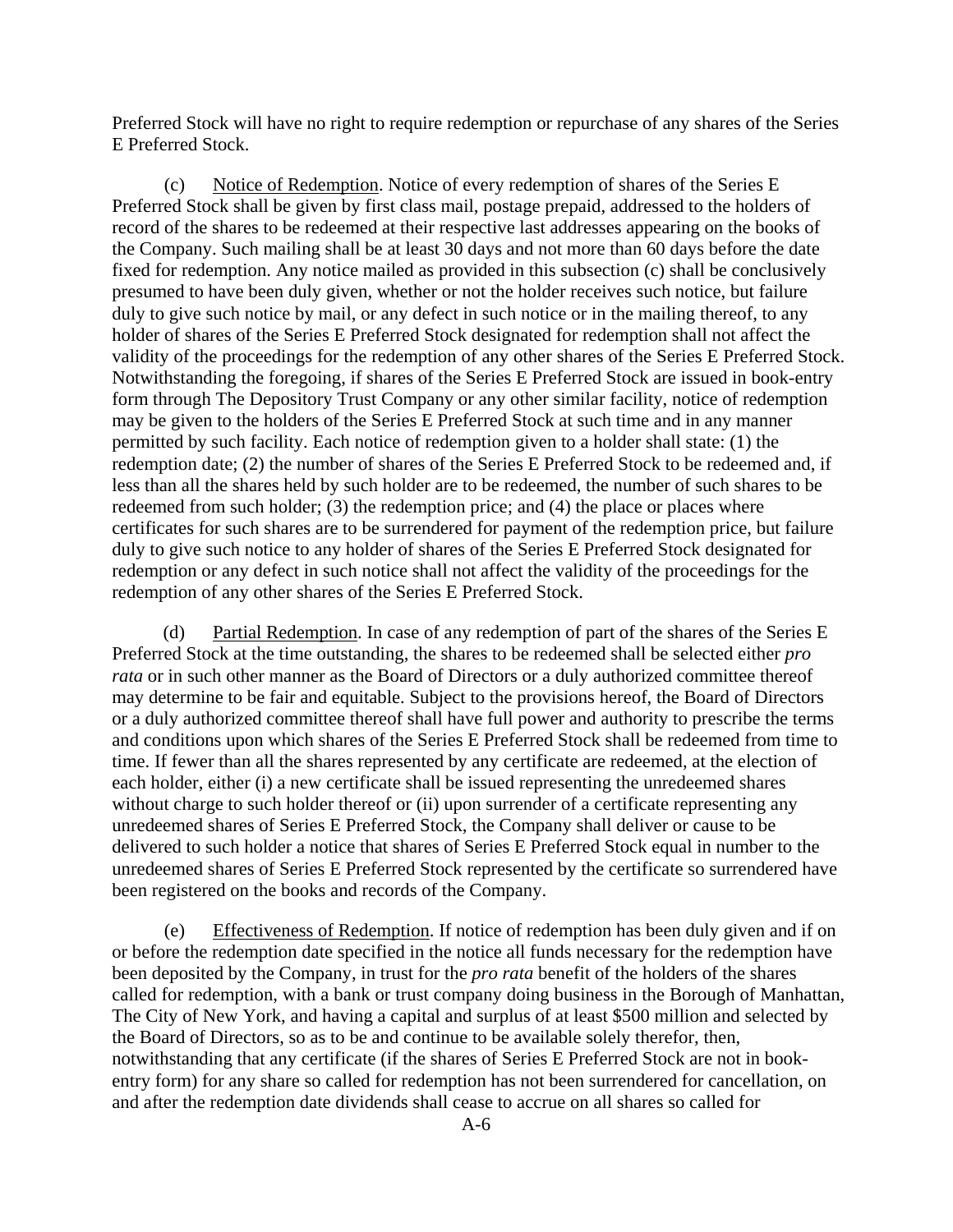redemption, all shares so called for redemption shall no longer be deemed outstanding and all rights with respect to such shares shall forthwith on such redemption date cease and terminate, except only the right of the holders thereof to receive the amount payable on such redemption from such bank or trust company, without interest. Any funds unclaimed at the end of three years from the redemption date shall, to the extent permitted by law, be released to the Company, after which time the holders of the shares so called for redemption shall look only to the Company for payment of the redemption price of such shares.

(f) Status of Redeemed Shares. Shares of the Series E Preferred Stock that are redeemed, repurchased or otherwise acquired by the Company shall revert to authorized but unissued shares of the Series E Preferred Stock (*provided* that any such cancelled shares of the Series E Preferred Stock may be reissued only as shares of any series of the Preferred Stock other than the Series E Preferred Stock).

Section 6*.* Conversion*.* Holders of the Series E Preferred Stock shares shall have no right to exchange or convert such shares into any other securities.

### Section 7*.* Voting Rights*.*

<span id="page-9-0"></span>(a) General. The holders of the Series E Preferred Stock shall not have any voting rights except as set forth below or as otherwise from time to time required by law.

(b) Series E Preferred Stock Directors. Whenever, at any time or times, dividends payable on the shares of the Series E Preferred Stock have not been paid for an aggregate of four quarterly Dividend Periods or more, whether or not consecutive (including for this purpose the period during which the Series D Preferred Stock was outstanding), the authorized number of directors of the Company shall automatically be increased to accommodate the number of the Preferred Directors specified below and the holders of the Series E Preferred Stock shall have the right, with holders of shares of any one or more other classes or series of Voting Parity Stock outstanding at the time, voting together as a class, to elect the greater of two directors and a number of directors (rounded upward) equal to 20% of the total number of directors of the Company after giving effect to such election (hereinafter the "Preferred Directors" and each a "Preferred Director") to fill such newly created directorships at the Company's next annual meeting of stockholders (or at a special meeting called for that purpose prior to such next annual meeting) and at each subsequent annual meeting of stockholders until dividends payable on all outstanding shares of the Series E Preferred Stock have been declared and paid in full for four consecutive quarterly Dividend Periods, at which time such right shall terminate with respect to the Series E Preferred Stock, except as herein or by law expressly provided, subject to revesting in the event of each and every subsequent payment failure of the character above mentioned; *provided* that it shall be a qualification for election for any Preferred Director that the election of such Preferred Director shall not cause the Company to violate any corporate governance requirements of any securities exchange or other trading facility on which securities of the Company may then be listed or traded that listed or traded companies must have a majority of independent directors. Upon any termination of the right of the holders of shares of the Series E Preferred Stock and Voting Parity Stock as a class to vote for directors as provided above, the Preferred Directors shall cease to be qualified as directors, the term of office of all Preferred Directors then in office shall terminate immediately and the authorized number of directors shall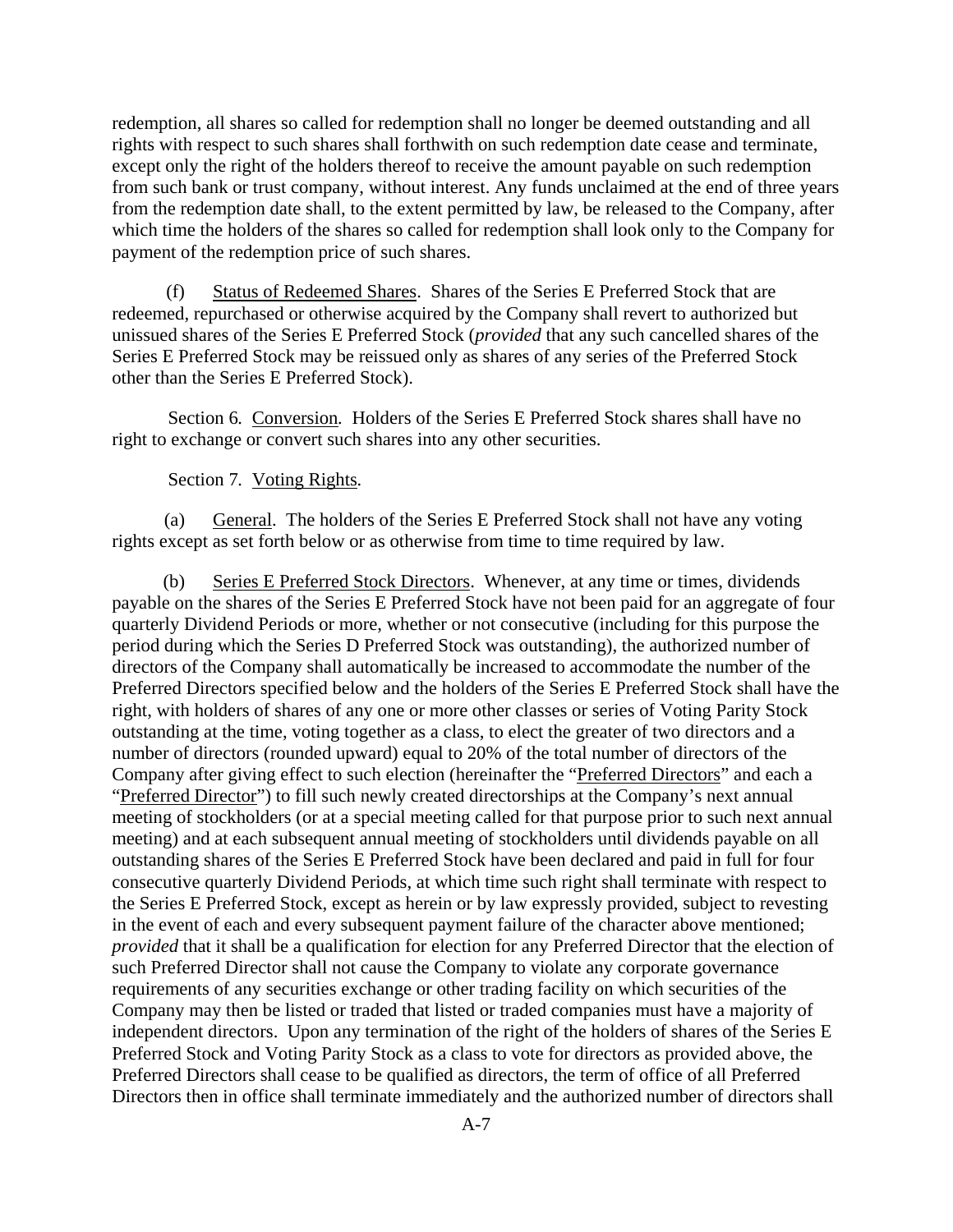be reduced by the number of the Preferred Directors elected pursuant hereto. Any Preferred Director may be removed at any time, with or without cause, and any vacancy created thereby may be filled, only by the affirmative vote of the holders of a majority of the shares of the Series E Preferred Stock at the time outstanding voting separately as a class together with the holders of shares of Voting Parity Stock, to the extent the voting rights of such holders described above are then exercisable. If the office of any Preferred Director becomes vacant for any reason other than removal from office as aforesaid, the remaining Preferred Director may choose a successor who shall hold office for the unexpired term in respect of which such vacancy occurred.

<span id="page-10-1"></span>(c) Class Voting Rights as to Particular Matters. So long as any shares of the Series E Preferred Stock are outstanding, in addition to any other vote or consent of stockholders required by law or by the Charter, the vote or consent of the holders of at least 66 2/3% of the shares of the Series E Preferred Stock at the time outstanding, voting as a separate class, given in person or by proxy, either in writing without a meeting or by vote at any meeting called for the purpose, shall be necessary for effecting or validating:

<span id="page-10-0"></span>(i) Authorization of Senior or Pari Passu Stock. Any amendment or alteration of the Certificate of Designations for the Series E Preferred Stock or the Charter (including any amendment to the Charter effectuated by a Certificate of Designations) to authorize or create or increase the authorized amount of, or any issuance of, any shares of, or any securities convertible into or exchangeable or exercisable for shares of, any class or series of capital stock of the Company ranking senior to or *pari passu* with the Series E Preferred Stock with respect to either or both the payment of dividends and/or the distribution of assets on any liquidation, dissolution or winding up of the Company (the "Senior or *Pari Passu* Securities"); *provided*, *however*, that the voting rights provided in this Section 7(c)(i) shall not apply to any amendment or alteration of the Charter (including any amendment to the Charter effectuated by a Certificate of Designations) to authorize or create or increase the authorized amount of, or any issuance of, any Senior or *Pari Passu* Securities initially issued to the UST;

(ii) Amendment of the Series E Preferred Stock. Any amendment, alteration or repeal of any provision of the Certificate of Designations for the Series E Preferred Stock or the Charter (including, unless no vote on such merger or consolidation is required by [Section 7\(c\)\(iii\)](#page-11-0) below, any amendment, alteration or repeal by means of a merger, consolidation or otherwise) so as to adversely affect the rights, preferences, privileges or voting powers of the Series E Preferred Stock; or

(iii) Share Exchanges, Reclassifications, Mergers and Consolidations. Any consummation of a binding share exchange or reclassification involving the Series E Preferred Stock, or of a merger or consolidation of the Company with or into another corporation or other entity, unless in each case (x) the shares of the Series E Preferred Stock remain outstanding and are not amended in any respect or, in the case of any such merger or consolidation with respect to which the Company is not the surviving or resulting entity, are converted into or exchanged for preference securities of the surviving or resulting entity or its ultimate parent, and (y) such shares remaining outstanding or such preference securities, as the case may be, have such rights, preferences, privileges and voting powers, and limitations and restrictions thereof, taken as a whole, as are not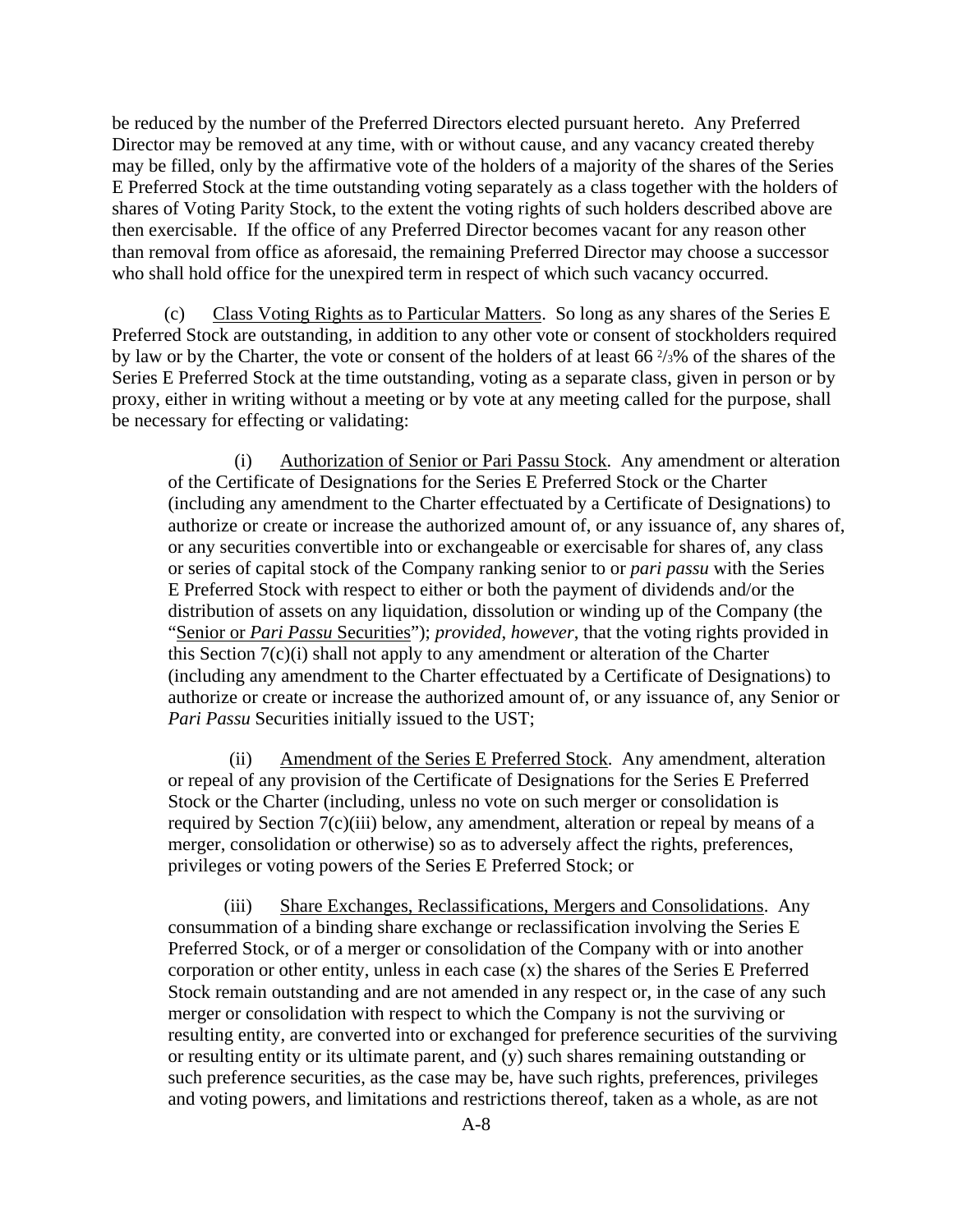materially less favorable to the holders thereof than the rights, preferences, privileges and voting powers, and limitations and restrictions thereof, of the Series E Preferred Stock immediately prior to such consummation, taken as a whole;

*provided*, *however*, that for all purposes of this [Section 7\(c\),](#page-10-1) any increase in the amount of the authorized Preferred Stock, including any increase in the authorized amount of the Series E Preferred Stock necessary to satisfy preemptive or similar rights granted by the Company to other persons prior to the Signing Date, or the creation and issuance, or an increase in the authorized or issued amount, whether pursuant to preemptive or similar rights or otherwise, of any other series of the Preferred Stock, or any securities convertible into or exchangeable or exercisable for any other series of the Preferred Stock, ranking pari passu with (if such securities are issued to the UST) or junior to the Series E Preferred Stock with respect to the payment of dividends (whether such dividends are cumulative or non-cumulative) and the distribution of assets upon liquidation, dissolution or winding up of the Company will not be deemed to adversely affect the rights, preferences, privileges or voting powers, and shall not require the affirmative vote or consent of, the holders of outstanding shares of the Series E Preferred Stock.

(d) Changes after Provision for Redemption. No vote or consent of the holders of the Series E Preferred Stock shall be required pursuant to [Section 7\(c\)](#page-10-1) above if, at or prior to the time when any such vote or consent would otherwise be required pursuant to such Section, all outstanding shares of the Series E Preferred Stock shall have been redeemed, or shall have been called for redemption upon proper notice and sufficient funds shall have been deposited in trust for such redemption, in each case pursuant to [Section 5](#page-7-2) above.

(e) Procedures for Voting and Consents. The rules and procedures for calling and conducting any meeting of the holders of the Series E Preferred Stock (including, without limitation, the fixing of a record date in connection therewith), the solicitation and use of proxies at such a meeting, the obtaining of written consents and any other aspect or matter with regard to such a meeting or such consents shall be governed by any rules that the Board of Directors or any duly authorized committee of the Board of Directors, in its discretion, may adopt from time to time, which rules and procedures shall conform to the requirements of the Charter, the Bylaws, and applicable law and the rules of any national securities exchange or other trading facility on which Series E Preferred Stock is listed or traded at the time.

Section 8*.* Record Holders*.* To the fullest extent permitted by applicable law, the Company and the Transfer Agent may deem and treat the record holder of any share of the Series E Preferred Stock as the true and lawful owner thereof for all purposes, and neither the Company nor the Transfer Agent shall be affected by any notice to the contrary.

<span id="page-11-0"></span>Section 9*.* Notices*.* All notices or communications in respect of the Series E Preferred Stock shall be sufficiently given if given in writing and delivered in person or by first class mail, postage prepaid, or if given in such other manner as may be permitted in this Certificate of Designations, in the Charter or Bylaws or by applicable law. Notwithstanding the foregoing, if shares of the Series E Preferred Stock are issued in book-entry form through The Depository Trust Company or any similar facility, such notices may be given to the holders of the Series E Preferred Stock in any manner permitted by such facility.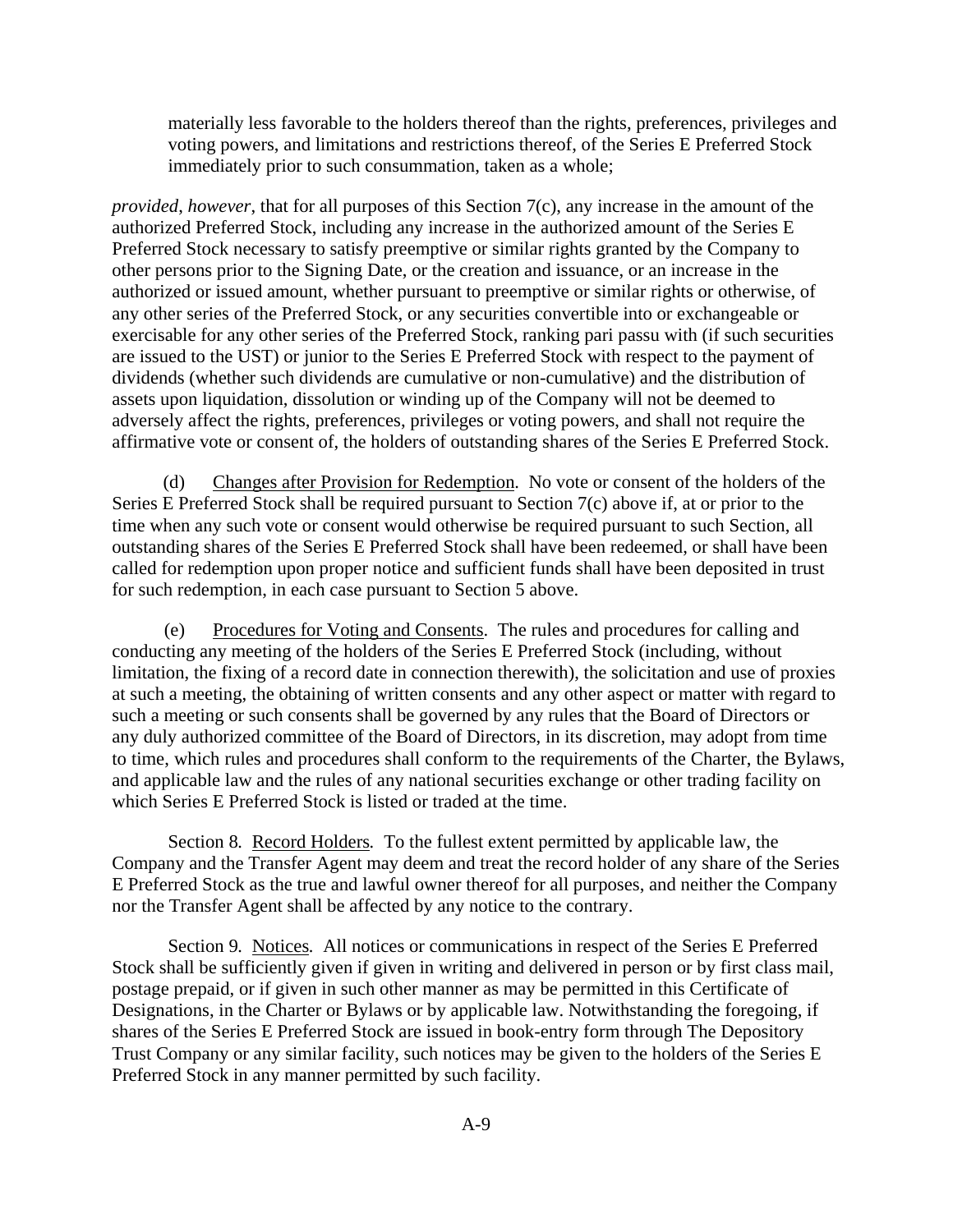Section 10*.* No Preemptive Rights*.* No holder of the Series E Preferred Stock shall be entitled as a matter of right to subscribe for or purchase, or have any preemptive right with respect to, any part of any new or additional issue of stock of any class whatsoever, or of securities convertible into any stock of any class whatsoever, whether now or hereafter authorized and whether issued for cash or other consideration or by way of dividend.

Section 11*.* Replacement Certificates*.* The Company shall replace any mutilated certificate at the holder's expense upon surrender of that certificate to the Company. The Company shall replace certificates that become destroyed, stolen or lost at the holder's expense upon delivery to the Company of reasonably satisfactory evidence that the certificate has been destroyed, stolen or lost, together with any indemnity that may be reasonably required by the Company.

### Section 12*.* Form*.*

(a) The Series E Preferred Stock shall be initially issued in the form of one or more certificates in definitive, fully registered form with, until such time as otherwise determined by the Company, the restricted shares legend (the "Restricted Shares Legend"), as set forth on the form of the Series E Preferred Stock attached hereto as Exhibit A (each, a "Series E Preferred Share Certificate"), which is hereby incorporated in and expressly made a part of this Certificate of Designations. The Series E Preferred Share Certificate may have notations, legends or endorsements required by law, stock exchange rules, agreements to which the Company is subject, if any, or usage (*provided* that any such notation, legend or endorsement is in a form acceptable to the Company).

(b) An Officer shall sign the Series E Preferred Share Certificate for the Company, in accordance with the Company's Bylaws and applicable law, by manual or facsimile signature. "Officer" means the Chairman, any Vice President, the Treasurer or the Secretary of the Company.

(c) If an Officer whose signature is on a Series E Preferred Share Certificate no longer holds that office at the time of the issuance of such Series E Preferred Share Certificate, such Series E Preferred Share Certificate shall be valid nevertheless.

(d) A Series E Preferred Share Certificate shall not be valid or obligatory until an authorized signatory of the Transfer Agent manually countersigns the Series E Preferred Share Certificate. The signature shall be conclusive evidence that such Series E Preferred Share Certificate has been authenticated under this Certificate of Designations. Each Series E Preferred Share Certificate shall be dated the date of its authentication.

Other than upon original issuance, all transfers and exchanges of the Series E Preferred Stock shall be made by direct registration on the books and records of the Company.

Section 13*.* Transfer Agent And Registrar*.* The duly appointed Transfer Agent and Registrar for the Series E Preferred Stock shall be Wells Fargo Bank, N.A. (the "Transfer Agent"). The Company may, in its sole discretion, remove the Transfer Agent in accordance with the agreement between the Company and the Transfer Agent; provided that the Company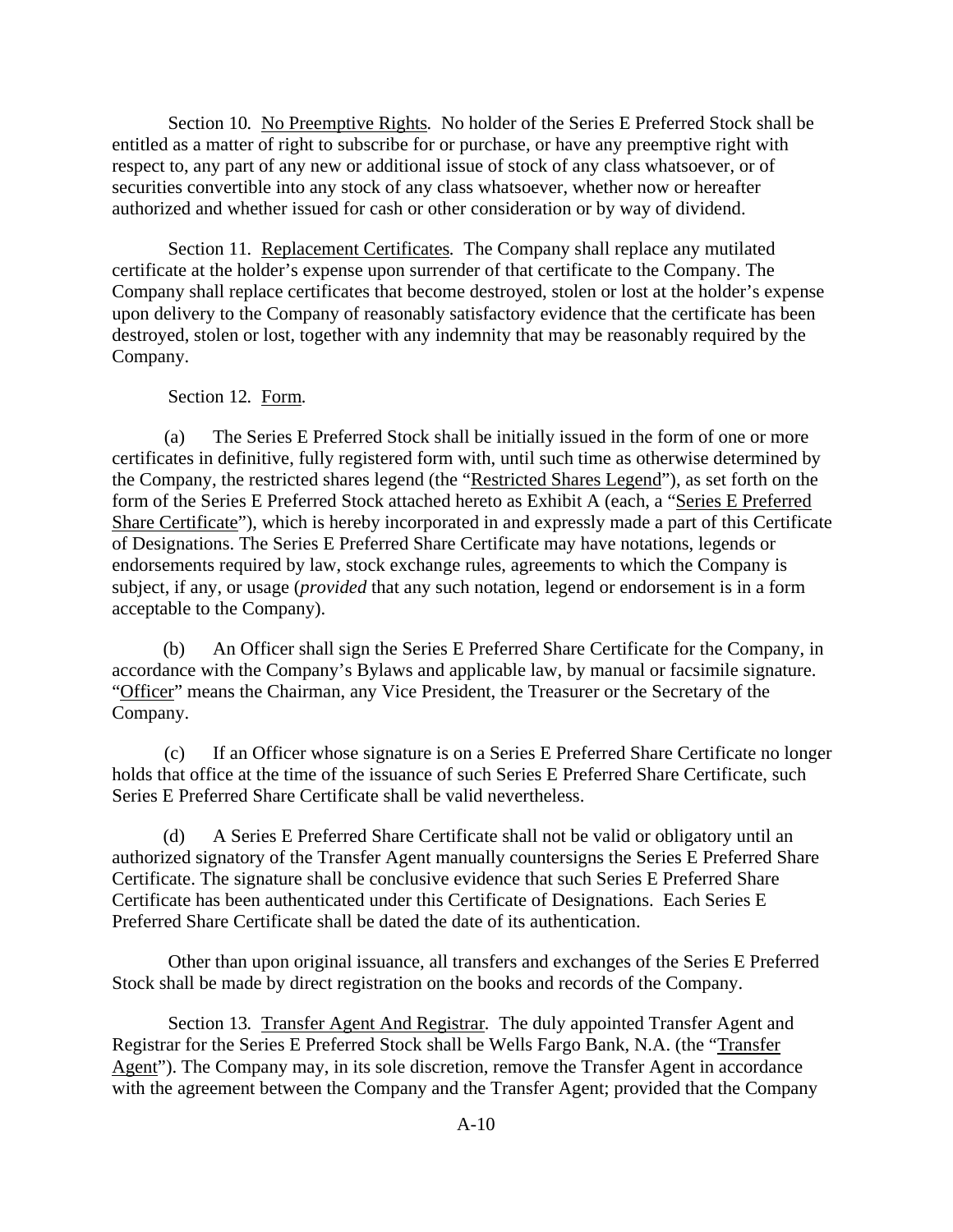shall appoint a successor transfer agent who shall accept such appointment prior to the effectiveness of such removal; *provided further* that such successor transfer agent shall be the Transfer Agent for purposes of this Certificate of Designations.

<span id="page-13-0"></span>Section 14. Other Rights. The shares of the Series E Preferred Stock shall not have any rights, preferences, privileges or voting powers or relative, participating, optional or other special rights, or qualifications, limitations or restrictions thereof, other than as set forth herein or in the Charter or as provided by applicable law.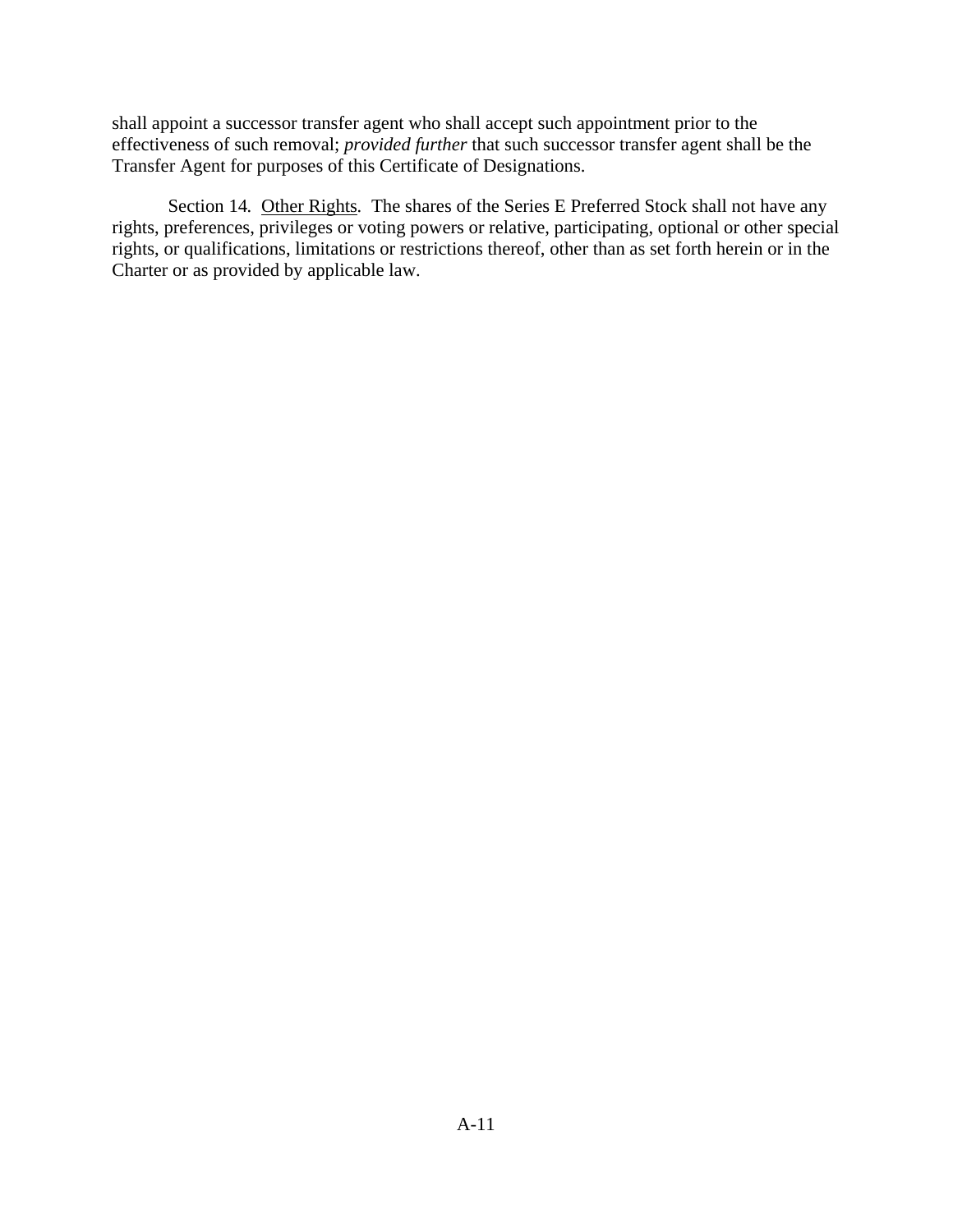# **EXHIBIT A**

# FORM OF SERIES E FIXED RATE NON-CUMULATIVE PERPETUAL PREFERRED STOCK (\$[•] LIQUIDATION PREFERENCE)

| NUMBER | <b>CHARES</b><br>سمد |
|--------|----------------------|
|        |                      |

 $CUSIP$  [\_\_\_\_\_\_\_\_]

# **AMERICAN INTERNATIONAL GROUP, INC.**

# **INCORPORATED UNDER THE LAWS OF THE STATE OF DELAWARE THIS CERTIFICATE IS TRANSFERABLE IN THE CITY OF SOUTH ST. PAUL, MINNESOTA**

THE SECURITIES REPRESENTED BY THIS INSTRUMENT HAVE NOT BEEN REGISTERED UNDER THE SECURITIES ACT OF 1933, AS AMENDED (THE "SECURITIES ACT"), OR THE SECURITIES LAWS OF ANY STATE AND MAY NOT BE TRANSFERRED, SOLD OR OTHERWISE DISPOSED OF EXCEPT WHILE A REGISTRATION STATEMENT RELATING THERETO IS IN EFFECT UNDER THE SECURITIES ACT AND APPLICABLE STATE SECURITIES LAWS OR PURSUANT TO AN EXEMPTION FROM REGISTRATION UNDER THE SECURITIES ACT OR SUCH LAWS. EACH PURCHASER OF THE SECURITIES REPRESENTED BY THIS INSTRUMENT IS NOTIFIED THAT THE SELLER MAY BE RELYING ON THE EXEMPTION FROM SECTION 5 OF THE SECURITIES ACT PROVIDED BY RULE 144A THEREUNDER. ANY TRANSFEREE OF THE SECURITIES REPRESENTED BY THIS INSTRUMENT BY ITS ACCEPTANCE HEREOF (1) REPRESENTS THAT IT IS A "QUALIFIED INSTITUTIONAL BUYER" (AS DEFINED IN RULE 144A UNDER THE SECURITIES ACT), (2) AGREES THAT IT WILL NOT OFFER, SELL OR OTHERWISE TRANSFER THE SECURITIES REPRESENTED BY THIS INSTRUMENT EXCEPT (A) PURSUANT TO A REGISTRATION STATEMENT WHICH IS THEN EFFECTIVE UNDER THE SECURITIES ACT, (B) FOR SO LONG AS THE SECURITIES REPRESENTED BY THIS INSTRUMENT ARE ELIGIBLE FOR RESALE PURSUANT TO RULE 144A, TO A PERSON IT REASONABLY BELIEVES IS A "QUALIFIED INSTITUTIONAL BUYER" AS DEFINED IN RULE 144A UNDER THE SECURITIES ACT THAT PURCHASES FOR ITS OWN ACCOUNT OR FOR THE ACCOUNT OF A QUALIFIED INSTITUTIONAL BUYER TO WHOM NOTICE IS GIVEN THAT THE TRANSFER IS BEING MADE IN RELIANCE ON RULE 144A, (C) TO THE ISSUER OR (D) PURSUANT TO ANY OTHER AVAILABLE EXEMPTION FROM THE REGISTRATION REQUIREMENTS OF THE SECURITIES ACT AND (3) AGREES THAT IT WILL GIVE TO EACH PERSON TO WHOM THE SECURITIES REPRESENTED BY THIS INSTRUMENT ARE TRANSFERRED A NOTICE SUBSTANTIALLY TO THE EFFECT OF THIS LEGEND.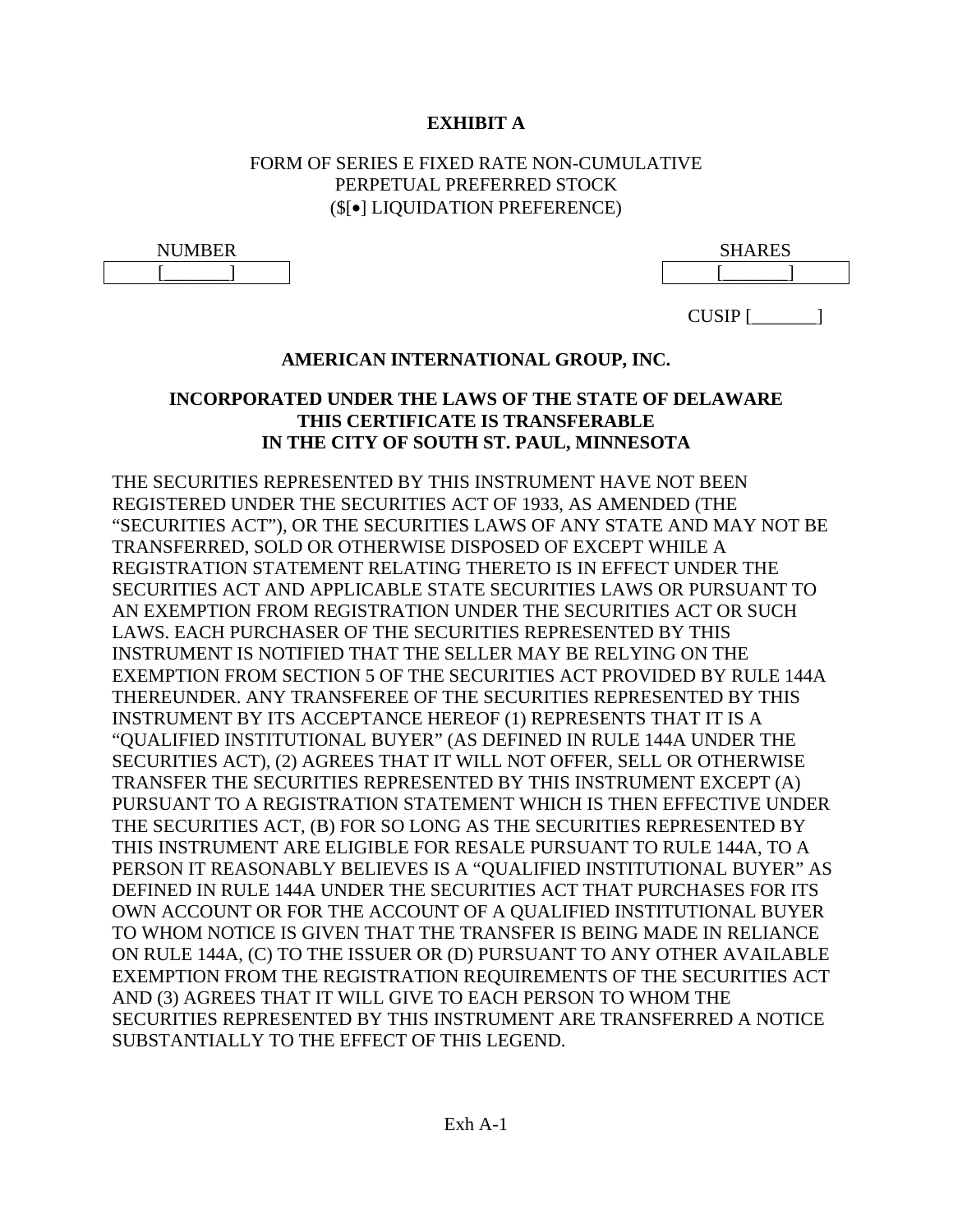This is to certify that the UNITED STATES DEPARTMENT OF THE TREASURY is the owner of FOUR HUNDRED THOUSAND (400,000) fully paid and non-assessable shares of Series E Fixed Rate Non-Cumulative Perpetual Preferred Stock, \$5.00 par value, liquidation preference \$104,011.44 per share (the "Stock"), of the American International Group, Inc. (the "Company"), transferable on the books of the Company by the holder hereof in person or by duly authorized attorney upon surrender of this certificate properly endorsed.

This certificate is not valid or obligatory for any purpose unless countersigned and registered by the Transfer Agent and Registrar.

Witness the facsimile seal of the Company and the facsimile signatures of its duly authorized officers.

Dated: April 17, 2009

Name: Title:

 Name: Title:

Countersigned and Registered

\_\_\_\_\_\_\_\_\_\_\_\_\_\_\_\_\_\_\_\_\_\_\_\_, as Transfer Agent and Registrar

By:  $\qquad \qquad$ 

Authorized Signature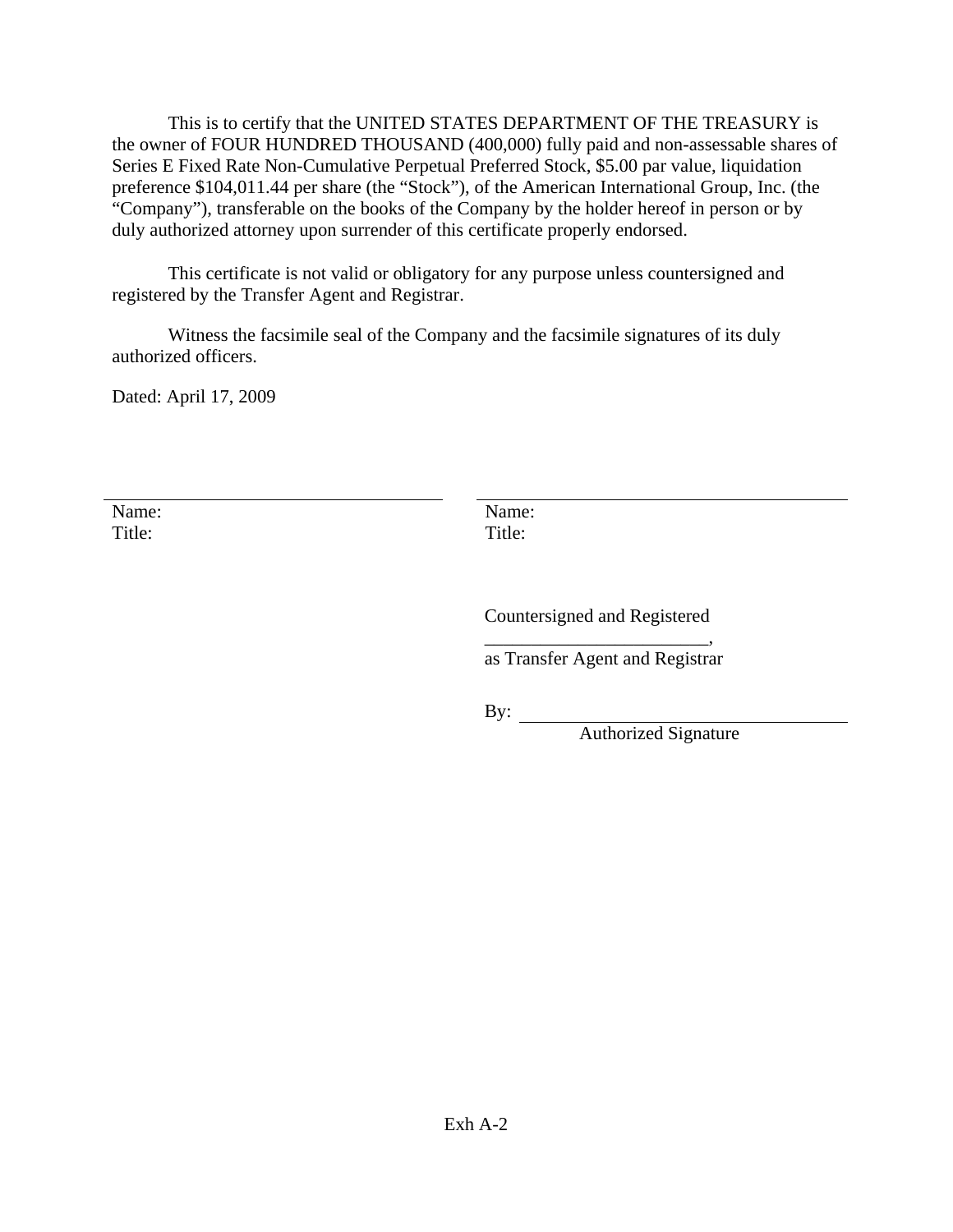#### AMERICAN INTERNATIONAL GROUP, INC.

AMERICAN INTERNATIONAL GROUP, INC. (the "Company") will furnish, without charge to each stockholder who so requests, a copy of the certificate of designations establishing the powers, preferences and relative, participating, optional or other special rights of each class of stock of the Company or series thereof and the qualifications, limitations or restrictions of such preferences and/or rights applicable to each class of stock of the Company or series thereof. Such information may be obtained by a request in writing to the Secretary of the Company at its principal place of business.

This certificate and the share or shares represented hereby are issued and shall be held subject to all of the provisions of the Company's Restated Certificate of Incorporation, as amended, and the Certificate of Designations of the Series E Fixed Rate Non-Cumulative Perpetual Preferred Stock (Liquidation Preference \$104,011.44 per share) (copies of which are on file with the Transfer Agent), to all of which the holder, by acceptance hereof, assents.

The following abbreviations, when used in the inscription on the face of this certificate, shall be construed as though they were written out in full to applicable laws or regulations:

|        | TEN COM - as tenants in common                              | UNIF GIFT MIN ACT-<br>Custodian   |        |
|--------|-------------------------------------------------------------|-----------------------------------|--------|
|        | TEN ENT - as tenants by the entireties                      | (Minor)                           | (Cust) |
| JT TEN | - as joint tenants with right of<br>survivorship and not as | under Uniform Gifts to Minors Act |        |
|        | tenants in common                                           | (State)                           |        |

Additional abbreviations may also be used though not in the above list.

\_\_\_\_\_\_\_\_\_\_\_\_\_\_\_\_\_\_\_\_\_\_\_\_\_\_\_

For value received, \_\_\_\_\_\_\_\_\_\_\_\_\_\_\_\_\_ hereby sell(s), assign(s) and transfer(s) unto

\_\_\_\_\_\_\_\_\_\_\_\_\_\_\_\_\_\_\_\_\_\_\_\_\_\_\_\_\_\_\_\_\_\_\_\_\_\_\_\_\_\_\_\_\_\_\_\_\_\_\_\_\_\_\_\_\_\_\_\_\_\_\_\_\_\_\_\_\_\_\_\_\_\_\_\_\_\_ \_\_\_\_\_\_\_\_\_\_\_\_\_\_\_\_\_\_\_\_\_\_\_\_\_\_\_\_\_\_\_\_\_\_\_\_\_\_\_\_\_\_\_\_\_\_\_\_\_\_\_\_\_\_\_\_\_\_\_\_\_\_\_\_\_\_\_\_\_\_\_\_\_\_\_\_\_\_

PLEASE INSERT SOCIAL SECURITY OR OTHER IDENTIFYING NUMBER OF ASSIGNEE

PLEASE PRINT OR TYPEWRITE NAME AND ADDRESS, INCLUDING ZIP CODE, OF ASSIGNEE

\_\_\_\_\_\_\_\_\_\_\_\_\_\_\_\_\_\_\_\_\_\_\_\_\_\_\_\_\_\_\_\_\_\_\_\_\_\_\_\_\_\_\_\_\_\_\_\_\_\_\_\_\_\_\_\_\_\_\_\_\_\_\_\_\_\_\_\_\_\_\_\_ shares

of the capital stock represented by the within certificate, and do(es) hereby irrevocably constitute and appoint \_\_\_\_\_\_\_\_\_\_\_\_\_\_\_\_\_\_\_\_\_\_\_, Attorney to transfer the said stock on the books of the within named Company with full power of substitution in the premises.